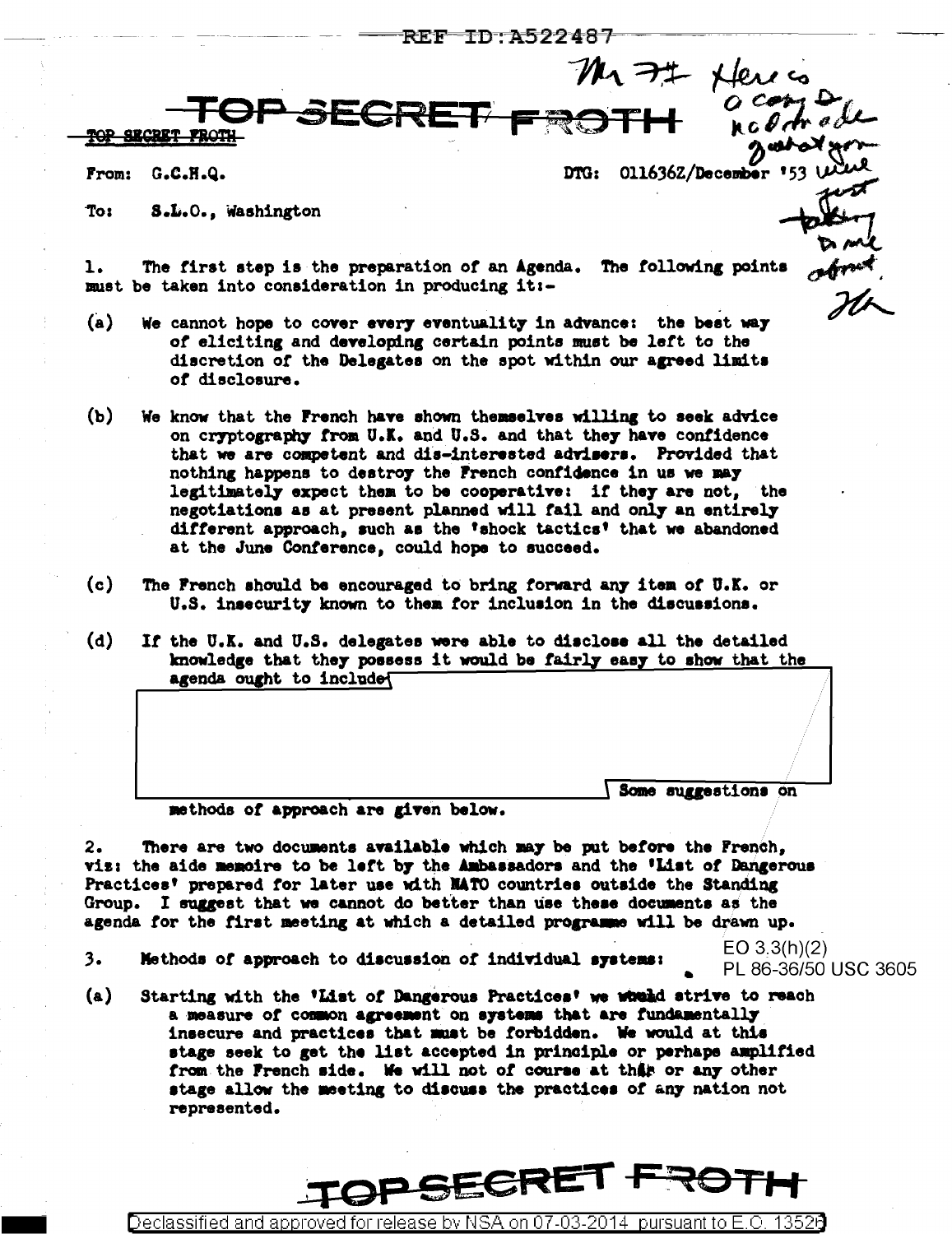## TOP SECRET FROTH

-

- (b) In proceeding from this somewhat theoretical discussion to practical issues we may hope to elicit from the French at least something of what we already know by referring to our own experience in COMSEC and by mentioning some of the previous occasions on which we have discussed COMSEC with them.
- (c) .We must endeavour tactfully to induce the French to discuss at least the following:-
	- I. The machine systems T52, M209 and B211.
	- II. Non-one-time additive Hand Systems.<br>III. Uncyphered codes, and codes cyphere
	- II. Uncyphered codes, and codes cyphered by substitution.<br>IV. Future develorments. T53. Gretaner. etc.
	- Future developments, T53, Gretaner, etc.

4. The T52, might be introduced into the agenda by saying that our experience *ol* on-line cyphers had taught us that these were exceptionally liable to compromise through the carelessness or the indiscipline of the personnel who operate them.<br>
PL<sup>366-36/50</sup> USC 3605

 $E(0, 3.3(h)$  (2) (b) Transmissions must be monitored and a record must be kept of settings

used. Operators must be made to check one another i.e. a receiving operator must be told to refuse to work if offered a setting already used, or share in the responsibility for the violation.

5. M209 can be introduced by an enquiry about the modification demonstrated in 1951 and by drawing attention to the paragraph on HAGELIN systems in the 'List *of* Dangerous Practices'.